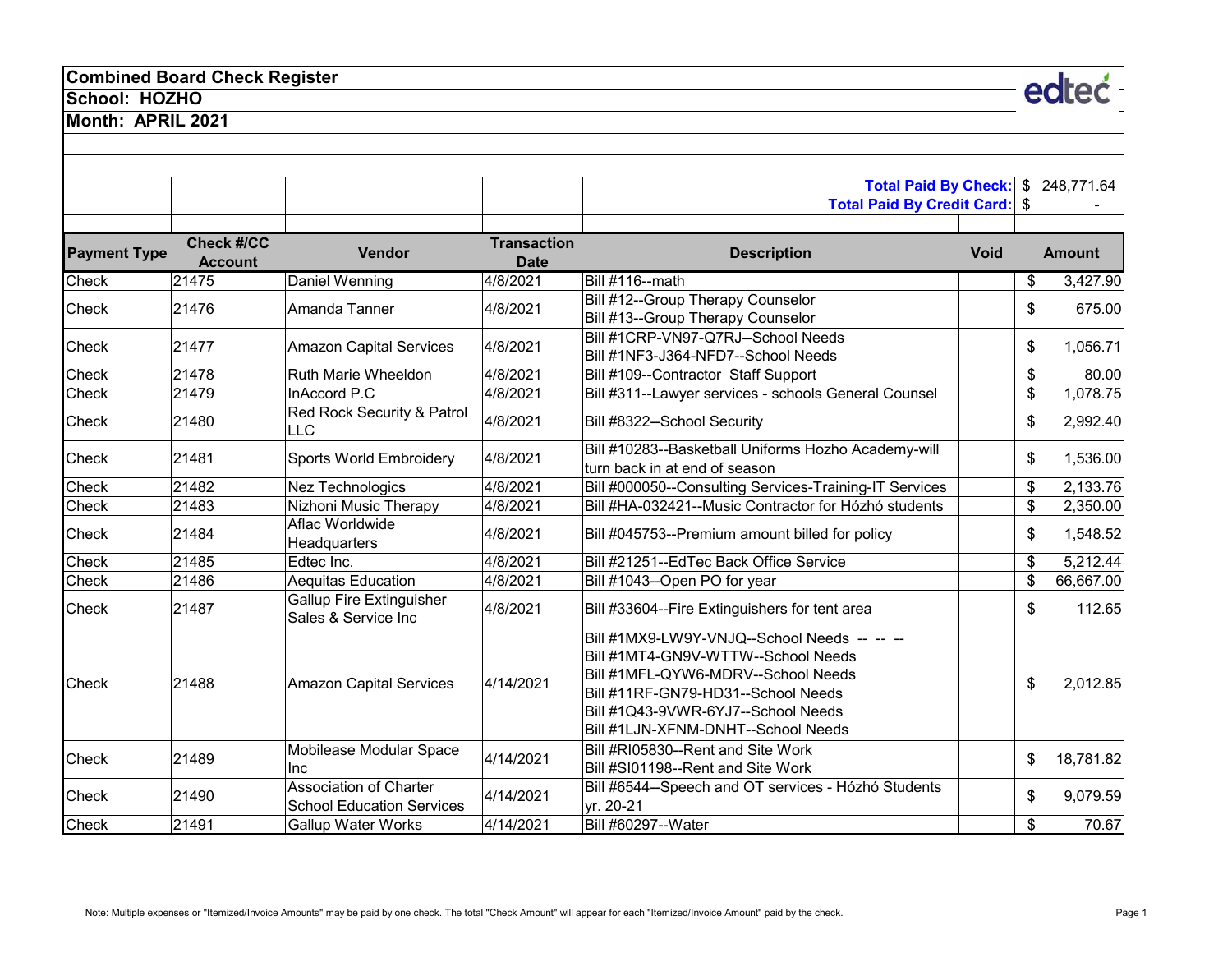| <b>Payment Type</b> | <b>Check #/CC</b><br><b>Account</b> | Vendor                                         | <b>Transaction</b><br><b>Date</b> | <b>Description</b><br><b>Void</b>                                                                                                                                                                              | <b>Amount</b>   |
|---------------------|-------------------------------------|------------------------------------------------|-----------------------------------|----------------------------------------------------------------------------------------------------------------------------------------------------------------------------------------------------------------|-----------------|
| <b>Check</b>        | 21492                               | <b>Quill Corporation</b>                       | 4/14/2021                         | Bill #15528377--Office Supplies<br>Bill #15494663--Office Supplies<br>Bill #15499547--Office Supplies<br>Bill #15474997--Office Supplies<br>Bill #15528332--Office Supplies<br>Bill #15465370--Office Supplies | \$<br>811.67    |
| Check               | 21493                               | <b>Student Educational</b><br>Evaluations, LLC | 4/14/2021                         | Bill #303--Testing and Consultation-diagnostic Services<br>for Hózhó Students                                                                                                                                  | \$<br>7,695.30  |
| Check               | 21494                               | Ruth Marie Wheeldon                            | 4/14/2021                         | Bill #110--Contractor Staff Support                                                                                                                                                                            | \$<br>150.00    |
| Check               | 21495                               | <b>Butler's Office Supply</b>                  | 4/14/2021                         | Bill #035936--School Needs / supplies for teacher's-<br>students                                                                                                                                               | \$<br>21.00     |
| Check               | 21496                               | <b>ALSCO</b>                                   | 4/14/2021                         | Bill #LFAR1044893--Custodial Supplies                                                                                                                                                                          | \$<br>32.37     |
| Check               | 21497                               | Fratellli's Bistro                             | 4/14/2021                         | Bill #39--School Breakfast/Lunch Vendor                                                                                                                                                                        | \$<br>30,216.75 |
| Check               | 21498                               | Anne Pfeifer                                   | 4/14/2021                         | Bill #040721--Reimbursement                                                                                                                                                                                    | \$<br>194.00    |
| Check               | 21499                               | Aaron Berg                                     | 4/14/2021                         | Bill #040721--Reimbursement                                                                                                                                                                                    | \$<br>44.00     |
| Check               | 21500                               | Lakeshore Learning<br><b>Materials</b>         | 4/14/2021                         | Bill #5171820421--curriculum purchase                                                                                                                                                                          | \$<br>73.43     |
| Check               | 21501                               | Amanda Tanner                                  | 4/14/2021                         | Bill #14--Group Therapy Counselor                                                                                                                                                                              | \$<br>397.50    |
| Check               | 21502                               | Daniel Wenning                                 | 4/14/2021                         | Bill #117--Math Instructional Support and Coaching                                                                                                                                                             | \$<br>856.98    |
| Check               | 21503                               | <b>SHAPE America</b>                           | 4/20/2021                         | Bill #2149508--Professional Development Joyce Bayle                                                                                                                                                            | \$<br>335.00    |
| Check               | 21504                               | Red Rock Security & Patrol<br><b>LLC</b>       | 4/20/2021                         | Bill #8361--School Security                                                                                                                                                                                    | \$<br>2,980.76  |
| Check               | 21505                               | <b>Bambee Sarracino</b>                        | 4/20/2021                         | Bill #1120.7--Reading remediation and other services<br>for Hozho students                                                                                                                                     | \$<br>1,680.00  |
| Check               | 21506                               | <b>Classical Academic Press</b>                | 4/20/2021                         | Bill #20210688--Well Ordered Language 3A                                                                                                                                                                       | \$<br>994.32    |
| Check               | 21507                               | <b>ARC LLC</b>                                 | 4/20/2021                         | Bill #5932--Consulting Services Contract 2020-2021<br>STARS reporting req.                                                                                                                                     | \$<br>406.59    |
| Check               | 21508                               | Xerox Corporation                              | 4/20/2021                         | Bill #013044094--Monthly Service Fee                                                                                                                                                                           | \$<br>701.02    |
| Check               | 21509                               | Amanda Tanner                                  | 4/20/2021                         | Bill #14A--Group Therapy Counselor                                                                                                                                                                             | \$<br>480.00    |
| Check               | 21510                               | Nizhoni Music Therapy                          | 4/20/2021                         | Bill #041621-HA--Music Contractor for Hózhó students                                                                                                                                                           | \$<br>2,450.00  |
| Check               | 21511                               | <b>Elizabeth Terrill</b>                       | 4/20/2021                         | Bill #040121--Reimbursement fingerprints                                                                                                                                                                       | \$<br>44.00     |
| Check               | 21512                               | <b>Quill Corporation</b>                       | 4/20/2021                         | Bill #15669897--Office Supplies                                                                                                                                                                                | \$<br>28.56     |
| Check               | 21513                               | Lloyd Yazzie                                   | 4/20/2021                         | Bill #210--Grounds Keeping                                                                                                                                                                                     | \$<br>240.00    |
| Check               | 21514                               | <b>Amazon Capital Services</b>                 | 4/20/2021                         | Bill #131C-VDRT-67KX--Water Coolers for outside<br>space at Hozho -- -- --                                                                                                                                     | \$<br>374.92    |
| Check               | 21515                               | Sacred Wind<br>Communications, Inc.            | 4/20/2021                         | Bill #040121--Internet for remote learning                                                                                                                                                                     | \$<br>1,643.26  |
| Check               | 21516                               | Vanessa Ferguson                               | 4/20/2021                         | Bill #041521--Reimbursement - fingerprints                                                                                                                                                                     | \$<br>44.00     |
| Check               | 21517                               | <b>ALSCO</b>                                   | 4/20/2021                         | Bill #LFAR1045925--Custodial Supplies                                                                                                                                                                          | \$<br>126.00    |
| Check               | DB040121                            | Century Link                                   | 4/1/2021                          | DB040121 - Century Link                                                                                                                                                                                        | \$<br>490.41    |
| Check               | DB040121A                           | <b>NM Gas Company</b>                          | 4/1/2021                          | DB040121A - NM Gas                                                                                                                                                                                             | \$<br>289.95    |
| Check               | DB040221                            | <b>NMPSIA</b>                                  | 4/2/2021                          | DB040221 - NMPSIA                                                                                                                                                                                              | \$<br>24,810.00 |

Note: Multiple expenses or "Itemized/Invoice Amounts" may be paid by one check. The total "Check Amount" will appear for each "Itemized/Invoice Amount" paid by the check. <br>Page 2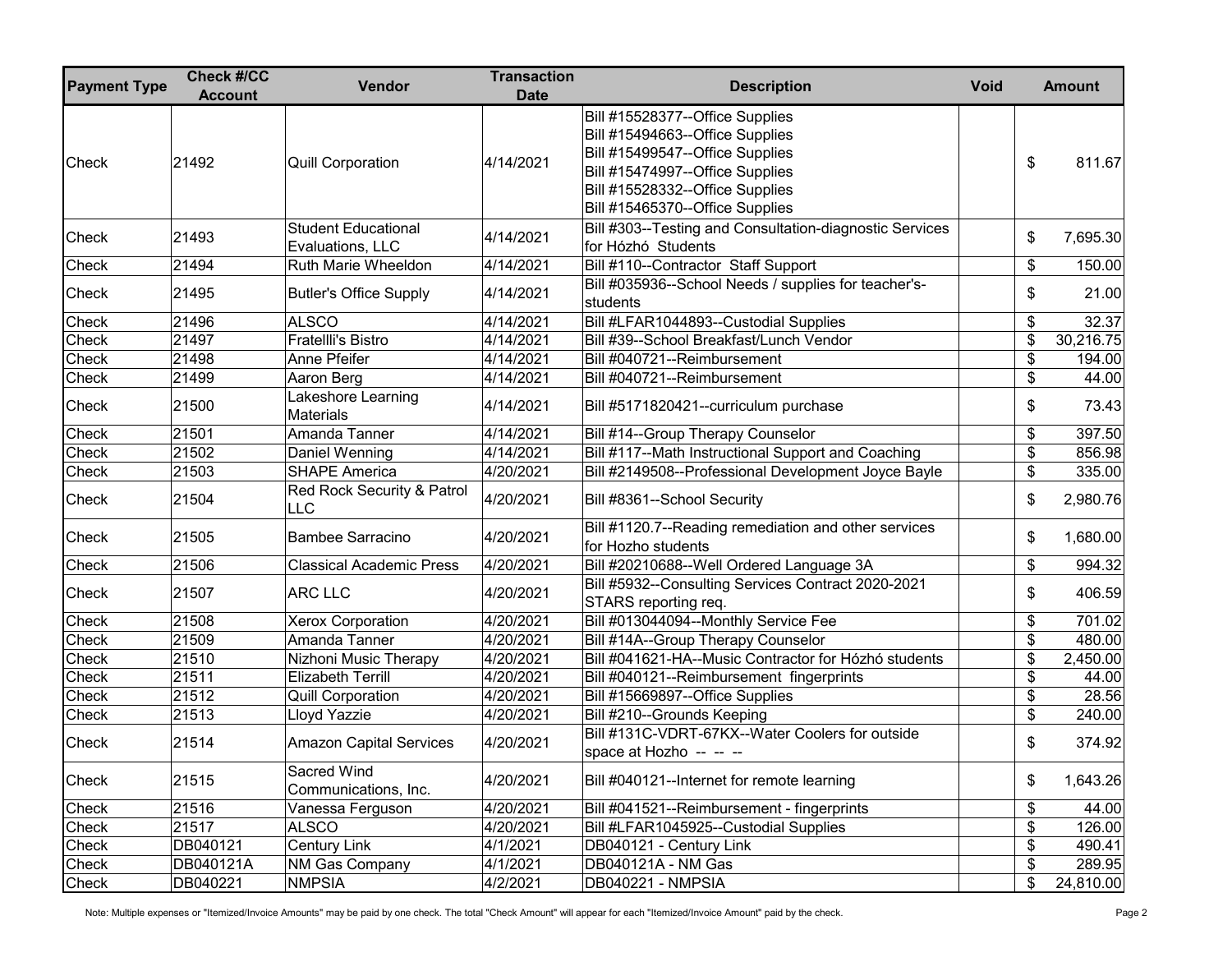| <b>Payment Type</b> | <b>Check #/CC</b><br><b>Account</b> | <b>Vendor</b>                   | <b>Transaction</b><br><b>Date</b> | <b>Description</b>                | <b>Void</b> | <b>Amount</b>   |
|---------------------|-------------------------------------|---------------------------------|-----------------------------------|-----------------------------------|-------------|-----------------|
| Check               | DB040521                            | City of Gallup (1299)           | 4/5/2021                          | DB040521 - City of Gallup         |             | 515.27          |
| Check               | DB040621                            | City of Gallup (1299)           | 4/6/2021                          | DB040621 - City of Gallup         |             | 1,737.28        |
| Check               | DB040621 - 1                        | City of Gallup (1299)           | 4/6/2021                          | DB040621 - 1 - City of Gallup     |             | 939.37          |
| Check               | DB041221                            | City of Gallup (1299)           | 4/12/2021                         | DB041221- City of Gallup          |             | 1,633.47        |
| Check               | DB041221-1                          | City of Gallup (1299)           | 4/12/2021                         | DB041221-1- City of Gallup        |             | 1,242.24        |
| Check               | DB041321                            | <b>NMERB</b>                    | 4/13/2021                         | DB041321-NMERB                    |             | \$<br>40,212.20 |
| Check               | DB043021                            | Jose Roberto Mendoza<br>Aguilar | 4/30/2021                         | DB043021- Roberto Aguilar INV 209 |             | \$<br>5,063.96  |
|                     |                                     |                                 |                                   |                                   |             |                 |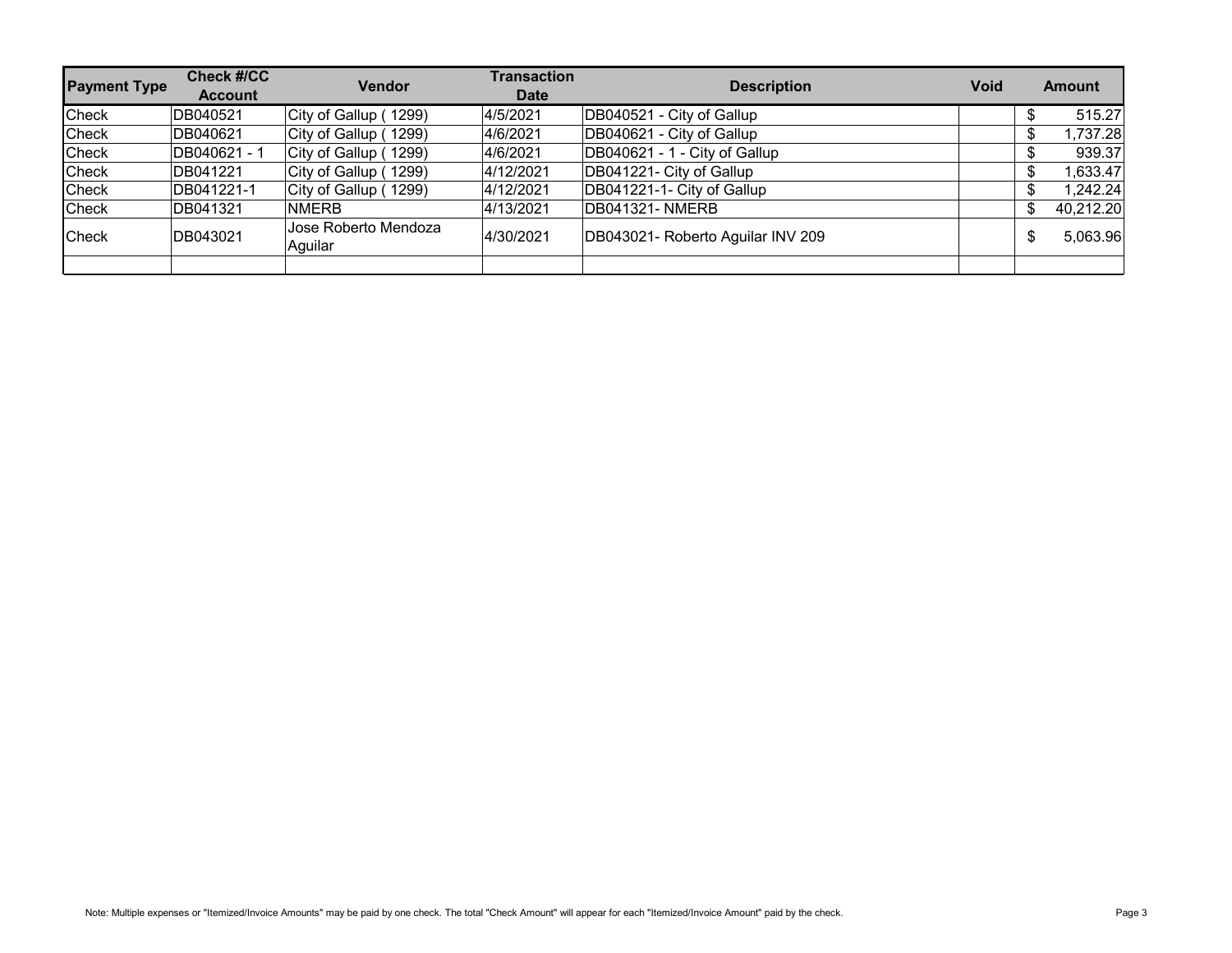## **Combined Board Check Register**

**School: Hozho**

**Month: May 2021**

|                     |                                     |                                    |                                   | Total Paid By Check: \$ 291,375.84<br><b>Total Paid By Credit Card: \$</b>                                              |             |                         |               |
|---------------------|-------------------------------------|------------------------------------|-----------------------------------|-------------------------------------------------------------------------------------------------------------------------|-------------|-------------------------|---------------|
| <b>Payment Type</b> | <b>Check #/CC</b><br><b>Account</b> | Vendor                             | <b>Transaction</b><br><b>Date</b> | <b>Description</b>                                                                                                      | <b>Void</b> |                         | <b>Amount</b> |
| Check               | 21518                               | Lorenzo Guerrero                   | 5/5/2021                          | Bill #042021--Reimbursement - fingerprints                                                                              |             | \$                      | 44.00         |
| Check               | 21519                               | Singapore Math Inc                 | 5/5/2021                          | Bill #411734--Curriculum                                                                                                |             | \$                      | 16,538.00     |
| <b>Check</b>        | 21520                               | Coleen Vicenti                     | 5/5/2021                          | Bill #0000001--Consulting Services - Intervention and<br>test coordinator                                               |             | \$                      | 1,410.00      |
| Check               | 21521                               | <b>ALSCO</b>                       | 5/5/2021                          | Bill #LFAR1046802--Custodial Supplies<br>Bill #LFAR1047449--Custodial Supplies<br>Bill #LFAR1046482--Custodial Supplies |             | \$                      | 741.11        |
| Check               | 21522                               | <b>Bambee Sarracino</b>            | 5/5/2021                          | Bill #1120.9--Reading remediation and other services<br>for Hozho students                                              |             | \$                      | 600.00        |
| Check               | 21523                               | <b>Amazon Capital Services</b>     | 5/5/2021                          | Bill #146R-XNN6-TFX7--School Needs<br>Bill #1FML-JCW4-9YGR--School Needs<br>Bill #1VG7-7367-GY3P--School Needs          |             | \$                      | 1,061.16      |
| Check               | 21524                               | Core Knowledge Foundation 5/5/2021 |                                   | Bill #INV078084--6th Gr. Curriculum                                                                                     |             | \$                      | 2,713.80      |
| Check               | 21525                               | Amanda Tanner                      | 5/5/2021                          | Bill #16--Group Therapy Counselor<br>Bill #15--Group Therapy Counselor                                                  |             | \$                      | 603.75        |
| Check               | 21526                               | Gallup Lumber & Supply             | 5/5/2021                          | Bill #760202--General Supplies                                                                                          |             | \$                      | 123.96        |
| Check               | 21527                               | FamilyID, Inc.                     | 5/5/2021                          | Bill #INV33888--Software                                                                                                |             | \$                      | 2,167.20      |
| Check               | 21528                               | <b>Brenda Mike</b>                 | 5/5/2021                          | Bill #042321--Reimbursement - fingerprints                                                                              |             | \$                      | 44.00         |
| Check               | 21529                               | Edtec Inc.                         | 5/5/2021                          | Bill #21392--EdTec Back Office Service                                                                                  |             | \$                      | 214.35        |
| Check               | 21530                               | <b>Ed Esquibel</b>                 | 5/5/2021                          | Bill #042321--Reimburse Professional Development                                                                        |             | \$                      | 90.00         |
| Check               | 21531                               | Roxanne Guerrero                   | 5/5/2021                          | Bill #042321--Reimbursement - fingerprints                                                                              |             | \$                      | 44.00         |
| <b>Check</b>        | 21532                               | Elizabeth Chavarria                | 5/5/2021                          | Bill #042321--Reimbursement - fingerprints-background<br>ck                                                             |             | \$                      | 88.00         |
| Check               | 21533                               | <b>Big Mikes</b>                   | 5/5/2021                          | Bill #032221--Rental - chairs folding tables                                                                            |             | \$                      | 779.85        |
| Check               | 21534                               | Nizhoni Music Therapy              | 5/5/2021                          | Bill #042821-HA--Music Contractor for Hózhó students                                                                    |             | \$                      | 2,700.00      |
| Check               | 21535                               | InAccord P.C                       | 5/5/2021                          | Bill #324--Lawyer services - schools General Counsel                                                                    |             | $\overline{\mathbf{S}}$ | 1,078.75      |
| <b>Check</b>        | 21536                               | <b>Butler's Office Supply</b>      | 5/5/2021                          | Bill #036039--School Needs / supplies for teacher's-<br>students                                                        |             | \$                      | 8.62          |
| Check               | 21537                               | <b>Quill Corporation</b>           | 5/5/2021                          | Bill #16016518--Office Supplies<br>Bill #15983795--Office Supplies<br>Bill #15979840--Office Supplies                   |             | \$                      | 310.71        |
| Check               | 21538                               | <b>Nez Technologics</b>            | 5/5/2021                          | Bill #000052--Consulting Services-Training-IT Services                                                                  |             | \$                      | 1,169.78      |

edteć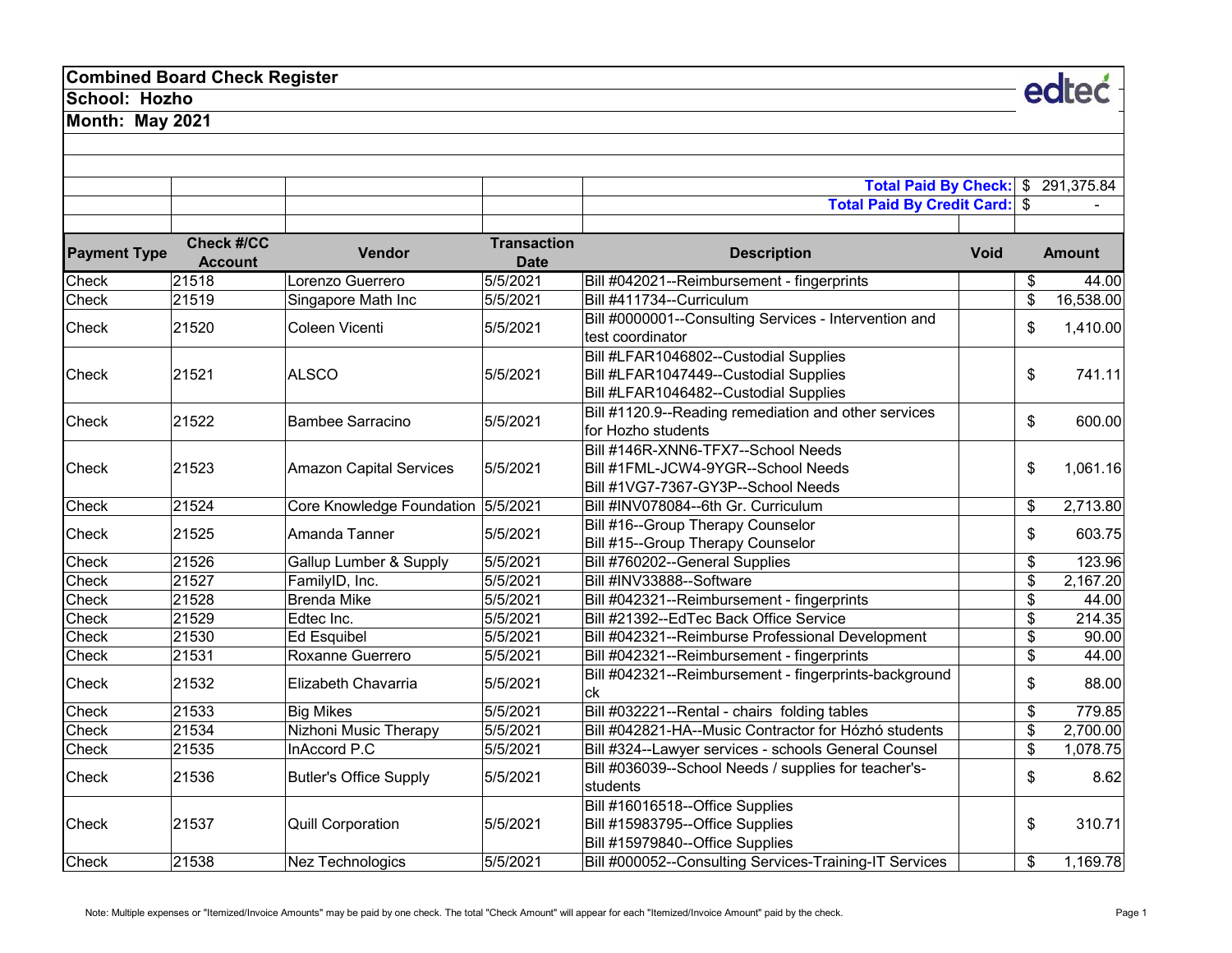| <b>Payment Type</b> | <b>Check #/CC</b><br><b>Account</b> | Vendor                                                            | <b>Transaction</b><br><b>Date</b> | <b>Description</b>                                                                                                | <b>Void</b> |                         | <b>Amount</b> |
|---------------------|-------------------------------------|-------------------------------------------------------------------|-----------------------------------|-------------------------------------------------------------------------------------------------------------------|-------------|-------------------------|---------------|
| Check               | 21539                               | Sports World Embroidery                                           | 5/5/2021                          | Bill #10311--Basketball Uniforms Hozho Academy-will<br>turn back in at end of season                              |             | \$                      | 1,680.00      |
| Check               | 21540                               | Lloyd Yazzie                                                      | 5/5/2021                          | Bill #211--Grounds Keeping                                                                                        |             | \$                      | 207.00        |
| Check               | 21541                               | Edtec Inc.                                                        | 5/13/2021                         | Bill #21470--EdTec Back Office Service                                                                            |             | \$                      | 5,212.44      |
| Check               | 21542                               | <b>Quill Corporation</b>                                          | 5/13/2021                         | Bill #16219626--Office Supplies<br>Bill #16220760--Office Supplies<br>Bill #16255004--Office Supplies             |             | \$                      | 172.60        |
| Check               | 21543                               | <b>Britney Walterscheid</b>                                       | 5/13/2021                         | Bill #050721--Reimbursement - fingerprints                                                                        |             | \$                      | 44.00         |
| Check               | 21544                               | <b>Student Educational</b><br>Evaluations, LLC                    | 5/13/2021                         | Bill #304--Testing and Consultation-diagnostic Services<br>for Hózhó Students                                     |             | \$                      | 7,185.44      |
| Check               | 21545                               | Advanced Tecnical Services 5/13/2021                              |                                   | Bill #070214--Fire Alarm Monitoring                                                                               |             | \$                      | 205.79        |
| Check               | 21546                               | Raegan Wheeldon                                                   | 5/13/2021                         | Bill #050721--Reimburse Fingerprints & Professional<br>Dev. classes                                               |             | \$                      | 1,919.00      |
| Check               | 21547                               | Ruth Marie Wheeldon                                               | 5/13/2021                         | Bill #112--Contractor Staff Support<br>Bill #111--Contractor Staff Support<br>Bill #113--Contractor Staff Support |             | \$                      | 480.00        |
| Check               | 21548                               | Coleen Vicenti                                                    | 5/13/2021                         | Bill #050721--Reimbursement - fingerprints                                                                        |             | \$                      | 44.00         |
| Check               | 21549                               | Mobilease Modular Space<br>Inc                                    | 5/13/2021                         | Bill #RI05999--Rent and Site Work<br>Bill #SI01227--Rent and Site Work                                            |             | \$                      | 18,784.57     |
| Check               | 21550                               | <b>Nancy Foster</b>                                               | 5/13/2021                         | Bill #050721--Reimbursement - fingerprints                                                                        |             | \$                      | 44.00         |
| Check               | 21551                               | <b>Aequitas Education</b>                                         | 5/13/2021                         | Bill #1044--Open PO for year                                                                                      |             | \$                      | 66,667.00     |
| Check               | 21552                               | <b>Amazon Capital Services</b>                                    | 5/13/2021                         | Bill #1J94-D7MN-1TD4--School Needs -- -- --<br>Bill #179L-KXJ4-1CC7--School Needs                                 |             | \$                      | 762.50        |
| Check               | 21553                               | Gallup Water Works                                                | 5/13/2021                         | Bill #60531--Water                                                                                                |             | \$                      | 201.46        |
| Check               | 21554                               | <b>ALSCO</b>                                                      | 5/13/2021                         | Bill #LFAR1048621--Custodial Supplies<br>Bill #LFAR1048730--Custodial Supplies                                    |             | \$                      | 611.52        |
| Check               | 21555                               | Amanda Tanner                                                     | 5/13/2021                         | Bill #18--Group Therapy Counselor                                                                                 |             | \$                      | 468.25        |
| Check               | 21556                               | <b>Association of Charter</b><br><b>School Education Services</b> | 5/13/2021                         | Bill #6688--Speech and OT services - Hózhó Students<br>yr. 20-21                                                  |             | \$                      | 9,229.60      |
| Check               | 21557                               | <b>Cooperative Educational</b><br>Services (CES)                  | 5/24/2021                         | Bill #24-115391--Kitchen Equipment 515 Park Ave.                                                                  |             | \$                      | 31,600.00     |
| Check               | 21558                               | Aflac Worldwide<br>Headquarters                                   | 5/24/2021                         | Bill #447750--Premium amount billed for policy                                                                    |             | \$                      | 1,548.52      |
| Check               | 21559                               | Core Knowledge Foundation 5/24/2021                               |                                   | Bill #INV078258--Reading resources - Allegra No                                                                   |             | \$                      | 3,725.44      |
| Check               | 21560                               | <b>Morrison Consulting</b>                                        | 5/24/2021                         | Bill #18607--Temp. screening kiosk scan station                                                                   |             | \$                      | 18,000.00     |
| Check               | 21561                               | Murphy Builders Inc                                               | 5/24/2021                         | Bill #21-122--Rental - tent                                                                                       |             | \$                      | 9,964.75      |
| Check               | 21562                               | Sacred Wind<br>Communications, Inc.                               | 5/24/2021                         | Bill #050121--Internet for remote learning                                                                        |             | \$                      | 667.99        |
| Check               | DB050321                            | <b>NM Gas Company</b>                                             | 5/3/2021                          | DB050321 - NM Gas                                                                                                 |             | \$                      | 228.01        |
| Check               | DB050321-1                          | City of Gallup (1299)                                             | 5/3/2021                          | DB050321-1- City of Gallup                                                                                        |             | $\overline{\mathbf{S}}$ | 148.03        |
| Check               | DB050421                            | <b>NMPSIA</b>                                                     | 5/4/2021                          | <b>DB050421 - NMPSIA</b>                                                                                          |             | \$                      | 24,953.70     |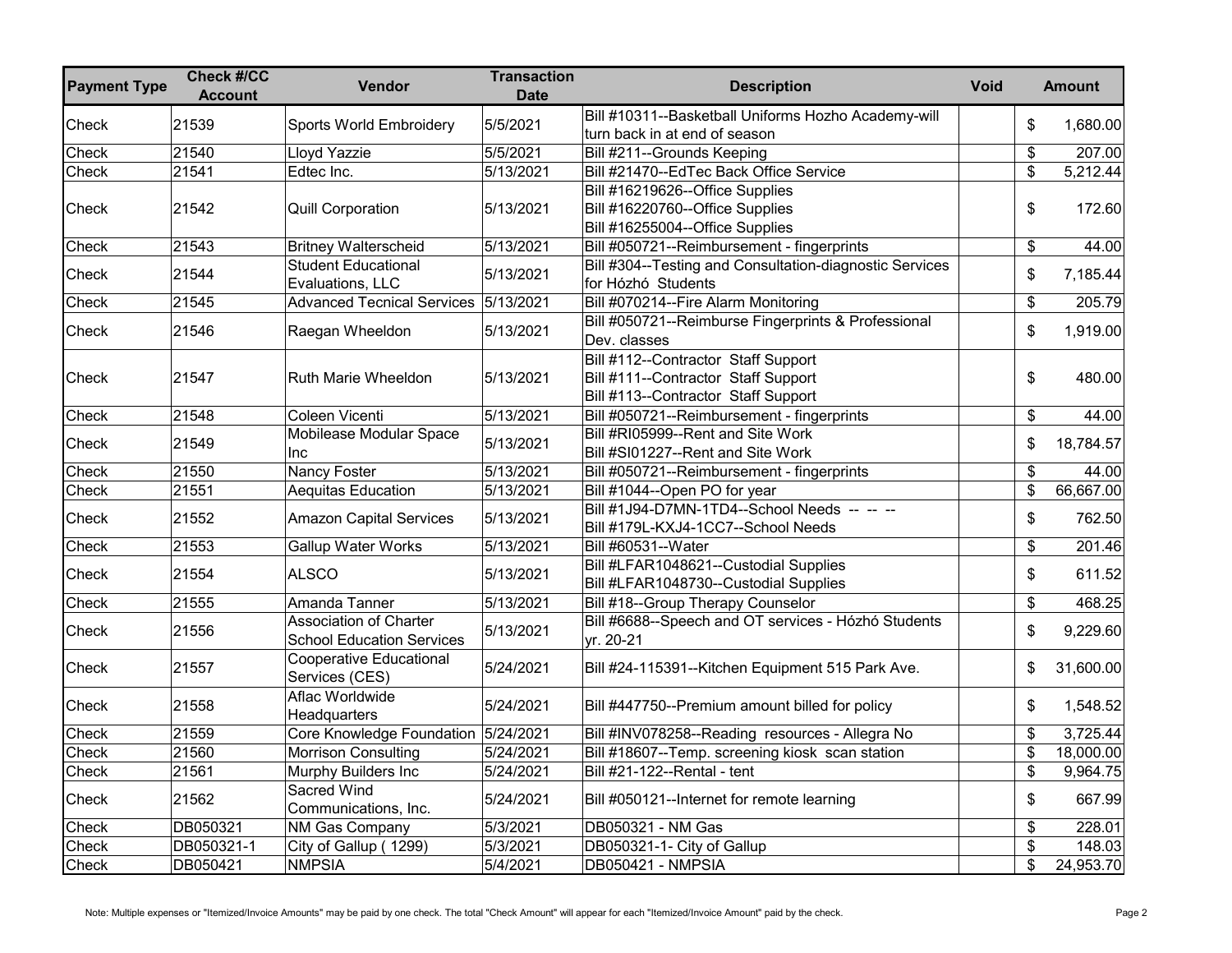| <b>Check #/CC</b><br><b>Account</b> | <b>Vendor</b>                   | <b>Transaction</b><br><b>Date</b> | <b>Description</b>            | <b>Void</b> |    | <b>Amount</b> |
|-------------------------------------|---------------------------------|-----------------------------------|-------------------------------|-------------|----|---------------|
| DB050421 - 1                        | <b>Century Link</b>             | 5/4/2021                          | DB050421 - 1 - Century Link   |             | ж, | 492.14        |
| DB050621                            | City of Gallup (1299)           | 5/6/2021                          | DB050621 - City of Gallup     |             | \$ | 1,795.89      |
| DB050621 - 1                        | Jose Roberto Mendoza<br>Aquilar | 5/6/2021                          |                               |             | \$ | 1,408.16      |
| DB050621 - 2                        | City of Gallup (1299)           | 5/6/2021                          | DB050621 - 2 - City of Gallup |             | \$ | 828.82        |
| DB051021                            | City of Gallup (1299)           | 5/10/2021                         | DB051021 - City of Gallup     |             | \$ | 1,232.63      |
| DB051021 - 1                        | City of Gallup (1299)           | 5/10/2021                         | DB051021 - 1 - City of Gallup |             | \$ | 1,080.88      |
| DB051221                            | <b>NMERB</b>                    | 5/12/2021                         | <b>DB051221- NMERB</b>        |             | \$ | 42,457.51     |
| DB052121                            | Jose Roberto Mendoza<br>Aguilar | 5/21/2021                         | DB052121                      |             | \$ | 4,793.16      |
|                                     |                                 |                                   |                               |             |    |               |
|                                     |                                 |                                   |                               |             |    |               |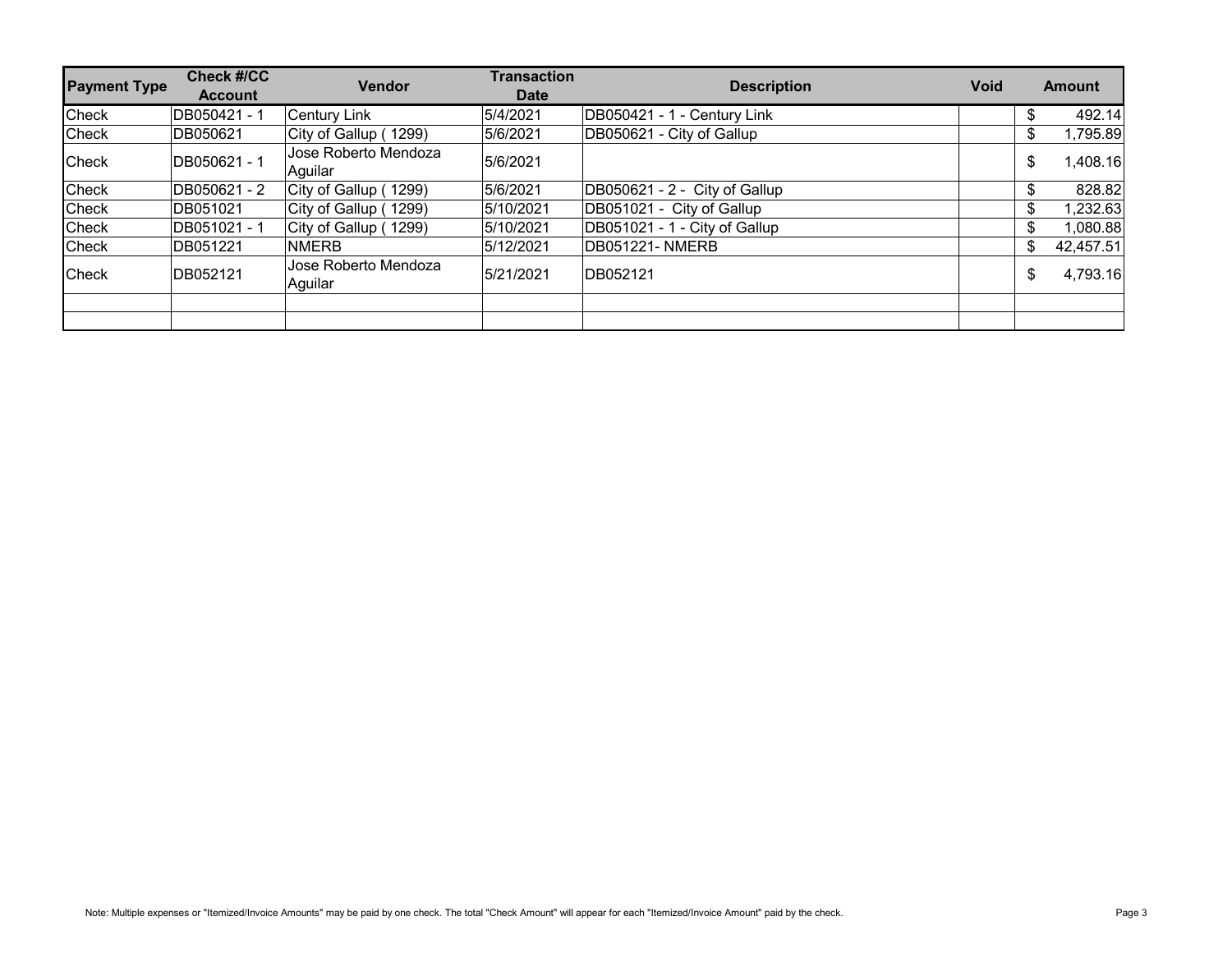## **Combined Board Check Register**

**School: Hozho**

**Month: June 2021**

|             |                                      |                                                            | Total Paid By Check: \$312,416.47 |                                                                                                                                                                                                                                                                                                                                                                                       |             |    |               |
|-------------|--------------------------------------|------------------------------------------------------------|-----------------------------------|---------------------------------------------------------------------------------------------------------------------------------------------------------------------------------------------------------------------------------------------------------------------------------------------------------------------------------------------------------------------------------------|-------------|----|---------------|
|             |                                      |                                                            |                                   | <b>Total Paid By Credit Card: \$</b>                                                                                                                                                                                                                                                                                                                                                  |             |    |               |
| <b>Type</b> | Payment Check #/CC<br><b>Account</b> | Vendor                                                     | <b>Transaction</b><br><b>Date</b> | <b>Description</b>                                                                                                                                                                                                                                                                                                                                                                    | <b>Void</b> |    | <b>Amount</b> |
| Check       | 21563                                | Fratellli's Bistro                                         | 6/24/2021                         | Bill #40--School Breakfast/Lunch Vendor                                                                                                                                                                                                                                                                                                                                               |             |    | \$41,147.53   |
| Check       | 21564                                | Anne Pfeifer                                               | 6/24/2021                         | Bill #062421--Car rental reimbursement for Professional Development Travel.                                                                                                                                                                                                                                                                                                           |             | \$ | 360.59        |
| Check       | 21565                                | Cooperative Educational Services (CES)                     | 6/28/2021                         | Bill #24-115391--Kitchen Equipment 515 Park Ave.                                                                                                                                                                                                                                                                                                                                      |             |    | \$31,600.00   |
| Check       | 21566                                | ARC LLC                                                    | 6/29/2021                         | Bill #6002--Consulting Services Contract 2020-2021 STARS reporting req.                                                                                                                                                                                                                                                                                                               |             | \$ | 406.59        |
| Check       | 21567                                | <b>Advanced Tecnical Services</b>                          | 6/29/2021                         | Bill #070083--Fire Alarm Monitoring                                                                                                                                                                                                                                                                                                                                                   |             | \$ | 227.46        |
| Check       | 21568                                | Aflac Worldwide Headquarters                               | 6/29/2021                         | Bill #847094--Premium amount billed for policy                                                                                                                                                                                                                                                                                                                                        |             | \$ | 1,548.52      |
| Check       | 21569                                | <b>ALSCO</b>                                               | 6/29/2021                         | Bill #LFAR1049399--Custodial Supplies<br>Bill #LFAR1053336--Custodial Supplies<br>Bill #LFAR1054644--Custodial Supplies<br>Bill #LFAR1052661--Custodial Supplies<br>Bill #LFAR1050731--Custodial Supplies                                                                                                                                                                             |             | \$ | 1,094.44      |
| Check       | 21570                                | Amanda Tanner                                              | 6/29/2021                         | Bill #19--Group Therapy Counselor<br>Bill #20--Group Therapy Counselor                                                                                                                                                                                                                                                                                                                |             | \$ | 798.75        |
| Check       | 21571                                | <b>Amazon Capital Services</b>                             | 6/29/2021                         | Bill #1LV9-9P4LVFGK--Curriculum<br>Bill #11FF-GPX1-W6LP--School Needs<br>Bill #1T7X-J414-MWF6--School Needs<br>Bill #1KCQ-WH1T-KTWP--School Needs<br>Bill #1TQG-7VWG-36V6--School Needs<br>Bill #1LRP-HGWY-L69N--School Needs<br>Bill #1NCW-7VW4-7X3N--School Needs<br>Bill #1N6H-K1FW-3LHP--School Needs<br>Bill #1XRW-PVJV-K7XN--School Needs<br>Bill #14LJ-DHFL-J9CK--School Needs |             | \$ | 8,597.24      |
| Check       | 21572                                | Association of Charter School Education Services 6/29/2021 |                                   | Bill #6820--Speech and OT services - Hózhó Students yr. 20-21                                                                                                                                                                                                                                                                                                                         |             | \$ | 7,916.30      |
| Check       | 21573                                | <b>Bambee Sarracino</b>                                    | 6/29/2021                         | Bill #1120.11--Reading remediation and other services for Hozho students<br>Bill #1120.12--Reading remediation and other services for Hozho students                                                                                                                                                                                                                                  |             | \$ | 1,200.00      |
| Check       | 21574                                | <b>BSN Sports, LLC</b>                                     | 6/29/2021                         | Bill #912877359--Equipment for Physical Education at Hozho                                                                                                                                                                                                                                                                                                                            |             | \$ | 2,357.27      |
| Check       | 21575                                | <b>Butler's Office Supply</b>                              | 6/29/2021                         | Bill #037020--School Needs / supplies for teacher's-students                                                                                                                                                                                                                                                                                                                          |             | \$ | 73.80         |
| Check       | 21576                                | Christina Blackwell                                        | 6/29/2021                         | Bill #051021--Employee reimbursement - fingerprints                                                                                                                                                                                                                                                                                                                                   |             | \$ | 44.00         |
| Check       | 21577                                | Coleen Vicenti                                             | 6/29/2021                         | Bill #0000002--Consulting Services - Intervention and test coordinator                                                                                                                                                                                                                                                                                                                |             | \$ | 3,060.00      |
| Check       | 21578                                | Core Knowledge Foundation                                  | 6/29/2021                         | Bill #INV078352--curriculum purchase                                                                                                                                                                                                                                                                                                                                                  |             | \$ | 348.94        |
| Check       | 21579                                | <b>Dallago Corporation</b>                                 | 6/29/2021                         | Bill #84228/83840--Connect Air-conditioning upper campus                                                                                                                                                                                                                                                                                                                              |             | \$ | 1,348.51      |
| Check       | 21580                                | Edtec Inc.                                                 | 6/29/2021                         | Bill #21690--EdTec Back Office Service<br>Bill #21617--EdTec Back Office Service                                                                                                                                                                                                                                                                                                      |             | \$ | 5,314.52      |
| Check       | 21581                                | Elise Temkkit                                              | 6/29/2021                         | Bill #051021--Employee reimbursement - fingerprints                                                                                                                                                                                                                                                                                                                                   |             | \$ | 44.00         |
| Check       | 21582                                | Gallup Lumber & Supply                                     | 6/29/2021                         | Bill #762936--General Supplies                                                                                                                                                                                                                                                                                                                                                        |             | \$ | 17.99         |
| Check       | 21583                                | <b>Gallup Water Works</b>                                  | 6/29/2021                         | Bill #60778--Water                                                                                                                                                                                                                                                                                                                                                                    |             | \$ | 220.96        |